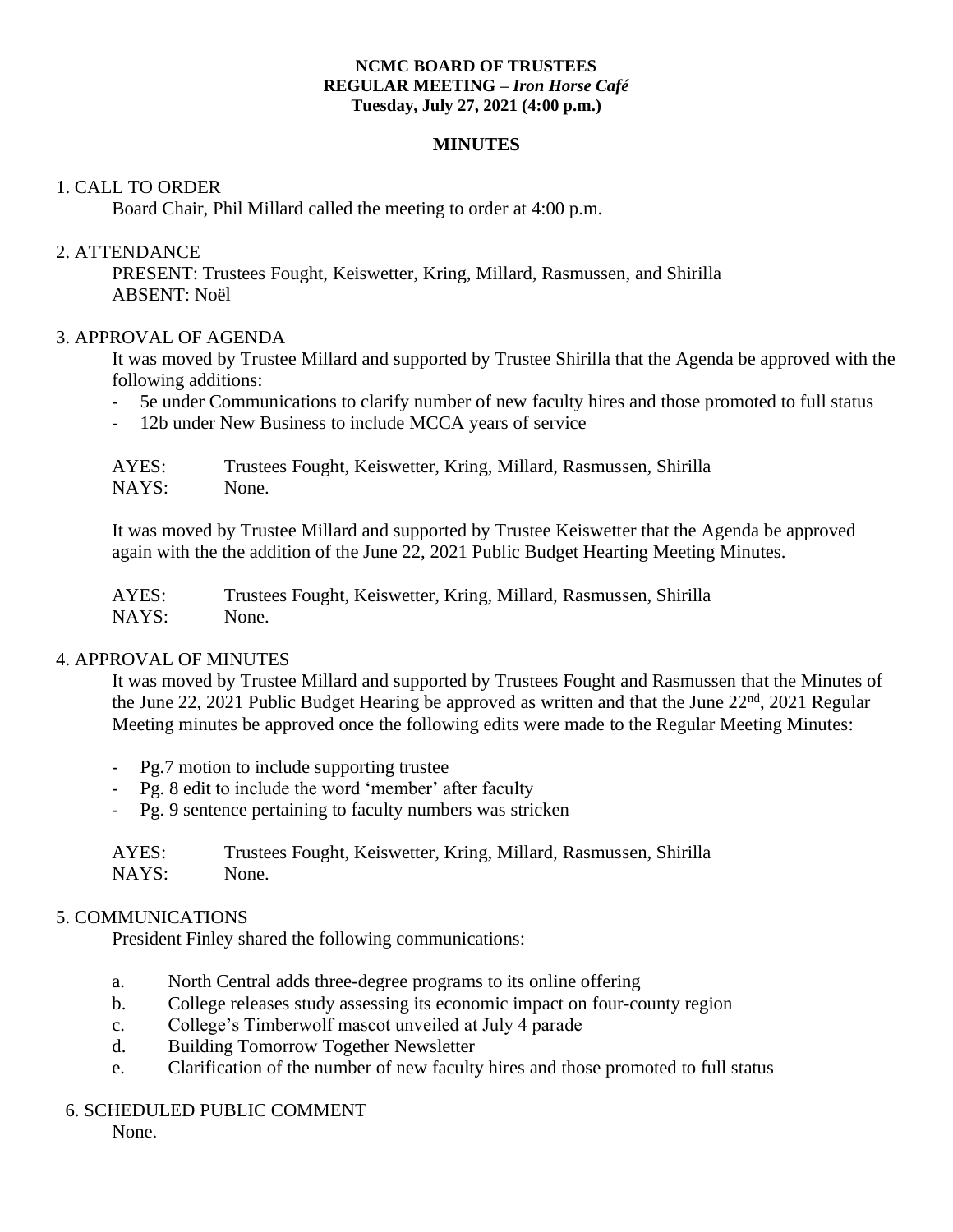# 7. FINANCIAL REPORT

Dr. Tom Zeidel, Vice President for Finance & Facilities was asked by Trustee Fought to provide a financial report for June 2021. Tom certified that the financials as of June 2021 are within the adopted tentative budget for 2020-21.

It was moved by Trustee Fought and supported by Trustee Kring that the financial report and statement of bills be accepted as submitted.

AYES: Trustees Fought, Keiswetter, Kring, Millard, Rasmussen, Shirilla NAYS: None.

## 8. PRESIDENTS REPORTS

President Finley provided updates on the following items:

- a. MCCA Summer Conference Awards
- b. Petoskey Regional Audubon Society Annual Picnic
- c. Friendship Centers of Emmet County Sculpture Tour

### 9. COMMITTEE REPORTS

a. Foundation Committee

Chairman Millard called upon Foundation Board Committee Chair Dan Rasmussen to provide a Foundation update. Dan Rasmussen called upon Chelsea Platte, Executive Director of the Foundation to provide her semi-annual update to the board upon her recent return from leave.

Chelsea was excited to shared that the Building Tomorrow Together campaign is \$5.8 million towards their \$6.5 million goal. She thanked her team for a job well done while she was away and for the good progress that was made.

Special guests, Carlin Smith and Carolyn Dunn Bloodworth from Consumers Energy, were introduced and welcomed to the front for \$25,000 check presentation. Carolyn was invited to say a few words. Consumers Energy's support of the Building Together Tomorrow campaign as the enhancements being made to the College will help North Central Michigan College provide affordable and world class education, and build a talent pool for today and the future.

Those in attendance gave Consumers Energy a round of applause, and on behalf of the College, Trustee Millard thanked them for their generous donation.

# 10. STUDENT SUCCESS

a. HEERF Funding Discharge of Debt

This past month, 176 students qualified for the Higher Education Emergency Relief Fund (HEERF) Discharge of Debt. This initiative provided discharged student debt with intuitional CARES Act dollars for students with a balance from Winter, Summer, Fall 2020 or Winter 2021.

Students have sent thank you e-mails, and they are now re-enrolling due to their debt being discharged.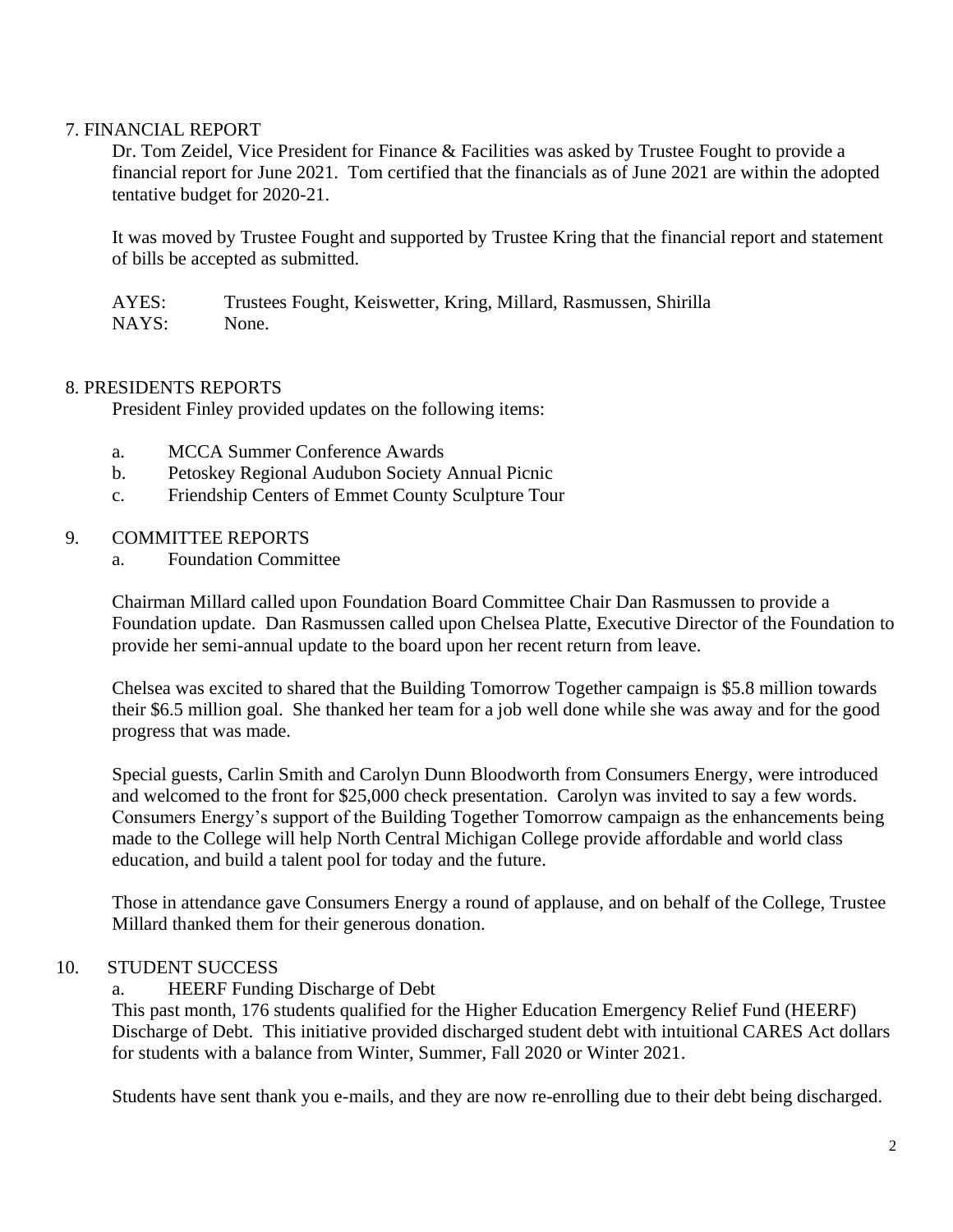President Finley shared the story of a young women quite stressed about the strife the pandemic had caused in her life and was extremely grateful and thankful for the discharge of debt.

# 11. OLD BUSINESS

None.

# 12. NEW BUSINESS

a. MCCA Board of Directors Certification

Each year, MCCA's Bylaw's require Certification of Appointments to the MCCA Board of Directors. This document indicates and certifies the names of the President Director, Trustee Director, and Alternate Trustee Director from each member college.

Trustee Millard motioned that the Board Certify the appointments to MCCA's Board of Directors for the 2021-22 year, and he appointed President Finley as President Director, Trustee Melissa Keiswetter as Trustee Director, and Trustee Shirilla as the Alternate Trustee Director. Trustees Keiswetter and Shirilla supported.

AYES: Trustees Fought, Keiswetter, Kring, Millard, Rasmussen, Shirilla NAYS: None.

b. MCCA recognizes years of service on the Board of Trustees.

Trustee Millard recognized each of the following Trustees for his/her years of service to the MCCA:

- Melissa Keiswetter | 5-year pin
- John Fought | 10-year pin
- Irma Noel | 10-year pin
- David Kring | 15-year pin

A round of applause was held for each.

#### 13. UNSCHEDULED PUBLIC COMMENT None.

## 14. ADJOURNMENT

There being no further business, Trustee Millard motioned and Trustees Fought the meeting be adjourned at 4:34 p.m.

AYES: Trustees Fought, Keiswetter, Kring, Millard, Rasmussen, Shirilla NAYS: None.

/S/ Irma Noël, Secretary